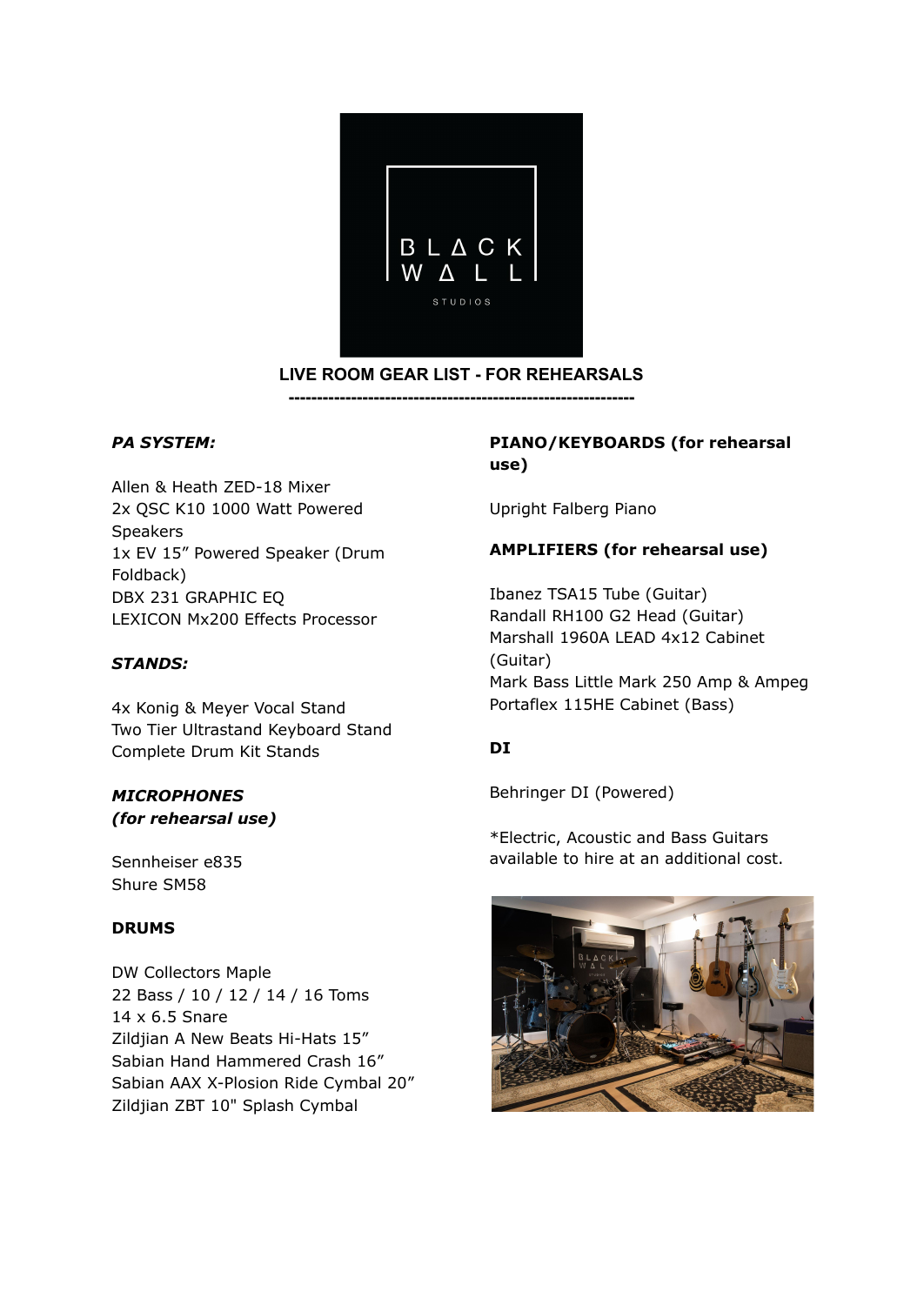#### **ROOM 3 GEAR LIST - FOR REHEARSALS -------------------------------------------------------------**

# *PA SYSTEM:*

Roland KC-150 (PA/Keyboard Amp) EDCOR HA100 (Headphone Amp) 1x EV 15" Powered Speaker (PA) 12-Channel Mixer

## *STANDS:*

1x Konig & Meyer Vocal Stand Complete Drum Kit Stands for Roland TD-9 Single Keyboard Stand

### *MICROPHONES*

Shure SM58BETA

### **DRUMS**

Roland TD-9 Module CY-5 Hi-Hat Pad 2x CY-8 Crash Cymbal Pads CY-13R Ride Cymbal Pad KD-9 Kick Trigger Pad (w/ pedal) PD-85 Snare Pad PDX-8 Tom Pad 3x PD-8 Tom Pads FD-8 Hi-Hat Controller Pedal

### **PIANO/KEYBOARDS**

88-Key Digital Piano

## **AMPLIFIERS (for rehearsal use)**

Orange Crush Bass 25 (Bass Amp) Yamaha Guitar Amp

## **DI**

Behringer DI (Powered)

\*Electric, Acoustic and Bass Guitars available to hire at an additional cost.